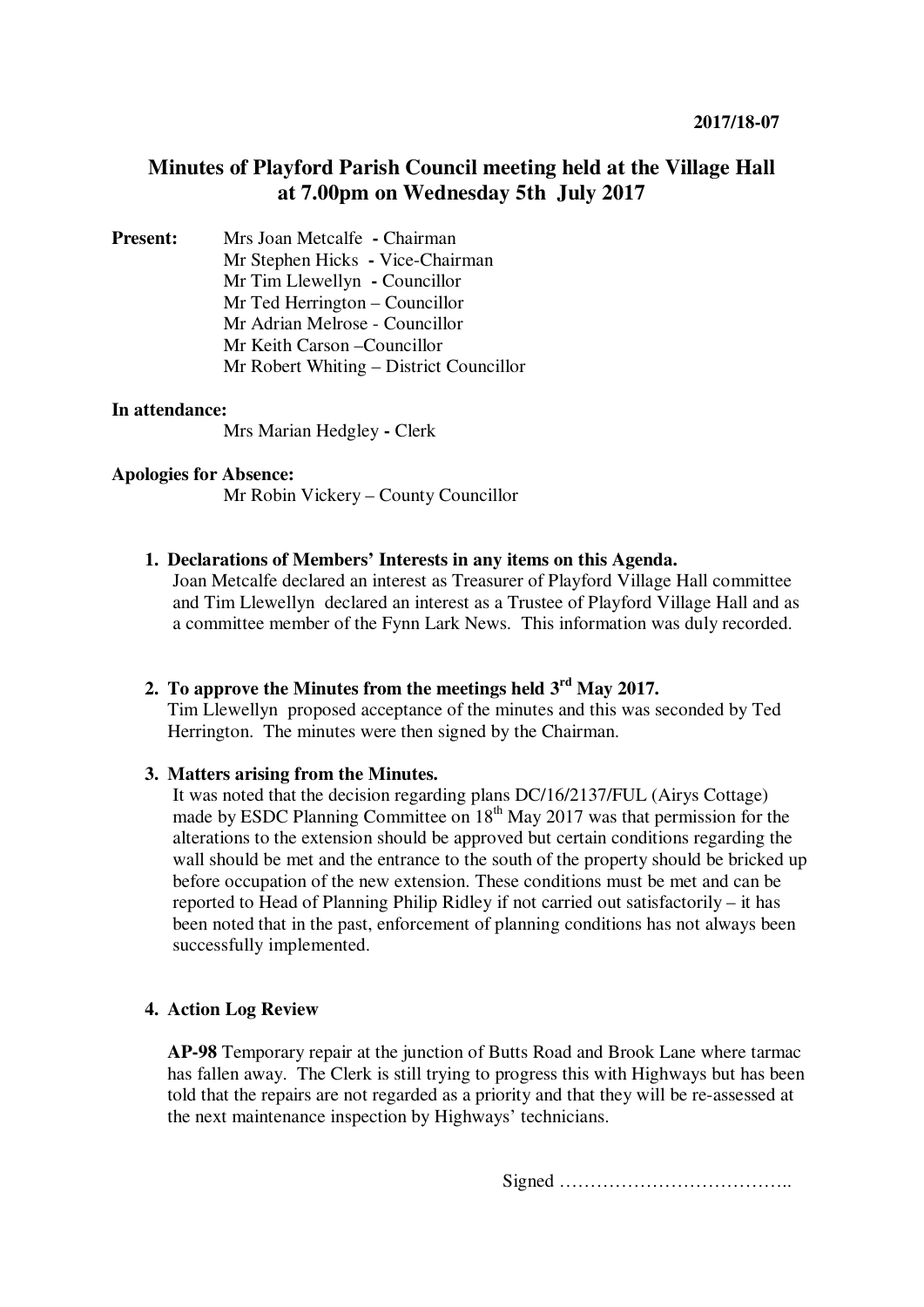**AP -115 Build up of silt on C324** –Clerk has requested and is awaiting a further update from David Chenery as no progress has been made on this at all.

**AP-123 FP 1 Boggy section blocked by fallen branches**. Work is progressing with this and the FP has been realigned to its proper route. Debbie Adams has reported that resurfacing work should be carried out soon.

**AP -125 FP 8 overgrown with nettles**. Nettles finally cleared 2 months after requested. Debbie Adams has reported that there are no resources available for resurfacing the FP this year but she will push for it to be cut back more regularly and will investigate having the bank of earth removed to inhibit the build up of nettles and lessen the impact of them falling over the path.

**AP -127 Misleading notices placed along FP20/ redirection in progress.** Debbie Adams is waiting for clarification from landowners as to present progress of this project. She is to be asked by the Clerk to confirm where the FP will be in future – new maps and signage will be needed.

For more details see Action Log appended at end of the Minutes.

#### **5. County Councillor's report** - There was no report from the County Councillor.

#### **6. District Councillor's report**

Robert Whiting reported that it was business as usual after the election. The official opening of East Suffolk House was conducted by the Lord Lieutenant of Suffolk on 15<sup>th</sup> June 2017 at Riduna Park. An artwork is to be commissioned for the outside of the building, closing date for this is  $25<sup>th</sup>$  August 2017.

Women on Wheels event is taking place again this year on Sunday  $1<sup>st</sup>$  October at Rendlesham and will be raising money for the Suffolk British Legion Poppy Appeal.

Nick Khan has been appointed as the new Strategic Director for Suffolk Coastal and Waveney District Council in place of Arthur Chavonia who has gone to Babergh and Mid Suffolk Councils as Joint CEO.

An open air cinema is to take place on Sat.  $29<sup>th</sup>$  July showing free films at Felixstowe. Details of other local happenings are detailed in the council publication Coastline Lite which is delivered to all households in the area but can also be found online.

# Questions:

Ted Herrington enquired as to the cost to the District Council of the recent quashing of plans for Airys. Robert replied that he did not know but suggested that a request under the freedom of information act should bring forth an answer.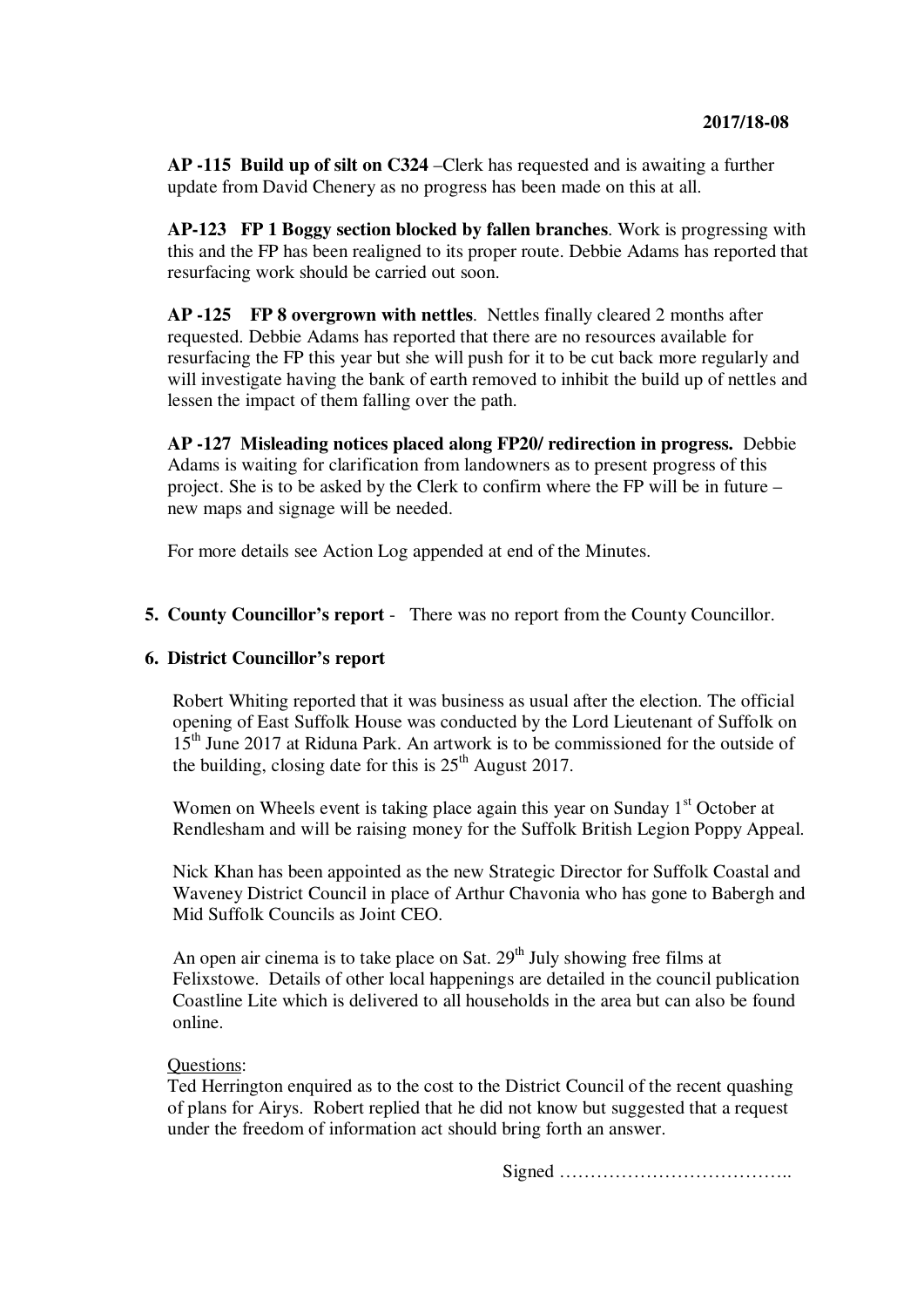#### **7. Finance**

 $\circ$  Reporting & authorisation of cheques/online payments:-

|  | $\sim$ 1.0 $\sim$ 1.0 $\sim$ 0.0 $\sim$ 0.0 $\sim$ 0.0 $\sim$ 0.0 $\sim$ 0.0 $\sim$ 0.0 $\sim$ 0.0 $\sim$ 0.0 $\sim$ 0.0 $\sim$ 0.0 $\sim$ 0.0 $\sim$ 0.0 $\sim$ 0.0 $\sim$ 0.0 $\sim$ 0.0 $\sim$ 0.0 $\sim$ 0.0 $\sim$ 0.0 $\sim$ 0.0 $\sim$ 0.0 $\sim$ 0.0 $\sim$ 0.0 $\sim$ |        |
|--|--------------------------------------------------------------------------------------------------------------------------------------------------------------------------------------------------------------------------------------------------------------------------------|--------|
|  | Chq no. 787 HMRC Q1 Tax                                                                                                                                                                                                                                                        | 272.00 |
|  | Chq no. 788 Clerk's expenses                                                                                                                                                                                                                                                   | £26.40 |
|  | Chq no. 789 ICO Data Protection                                                                                                                                                                                                                                                | £35.00 |
|  |                                                                                                                                                                                                                                                                                |        |

o Bank balances:

| Barclays Bank current account as at 3.7.17 |                | £5418.76 |
|--------------------------------------------|----------------|----------|
| NS&I Savings account                       | as at $3.7.17$ | £3336.10 |

Grant money of £400.00 has been received from Robert Whiting's Enabling Communities Budget for the purchase of two new dog litter bins.

A bank reconciliation was carried out and signed by Steve Hicks.

o Updating Bank Mandate:

A new mandate was signed by the Chairman and Clerk to ensure that Bank statements will be sent to the correct address in future.

o Budget for 2017-2018

The budget for 2017/18 is on track, this was discussed and agreed. Acceptance was proposed by Joan Metcalfe and seconded by Tim Llewellyn.

# **8. Highways**

A change of MP in Ipswich has lead to a different view of how to manage traffic congestion in the town and the new MP would like to see the previous plans for two new river crossings over the Orwell possibly shelved in favour of a northern bypass. This could adversely affect Playford, depending on the route chosen. However, Robert Whiting stated that it could take a very long time before an agreement was reached over the bypass because of the huge costs involved.

Drainage at the bottom of Church Lane has been a problem for some time and this is exacerbated by paved driveways which channel water down onto the road. It was reported some time ago that the driveway at Sonnet House was constructed with the drain at the top of the drive instead of at the bottom despite this being a condition of planning but that this was never enforced by SC Planning Dept. The driveway joins the road close to a dangerous junction with Butts Road and running water could be a hazard to traffic especially in winter if it freezes. Clerk to send a letter outlining the problem to Philip Ridley, Head of ESDC Planning.

Culverts under the road on either side of the Village Hall in Butts Road, are blocked and the ditch along the side of Butts Road overflows in wet weather. Clerk to contact SC Norse Ltd[ to ask if these can be dealt with.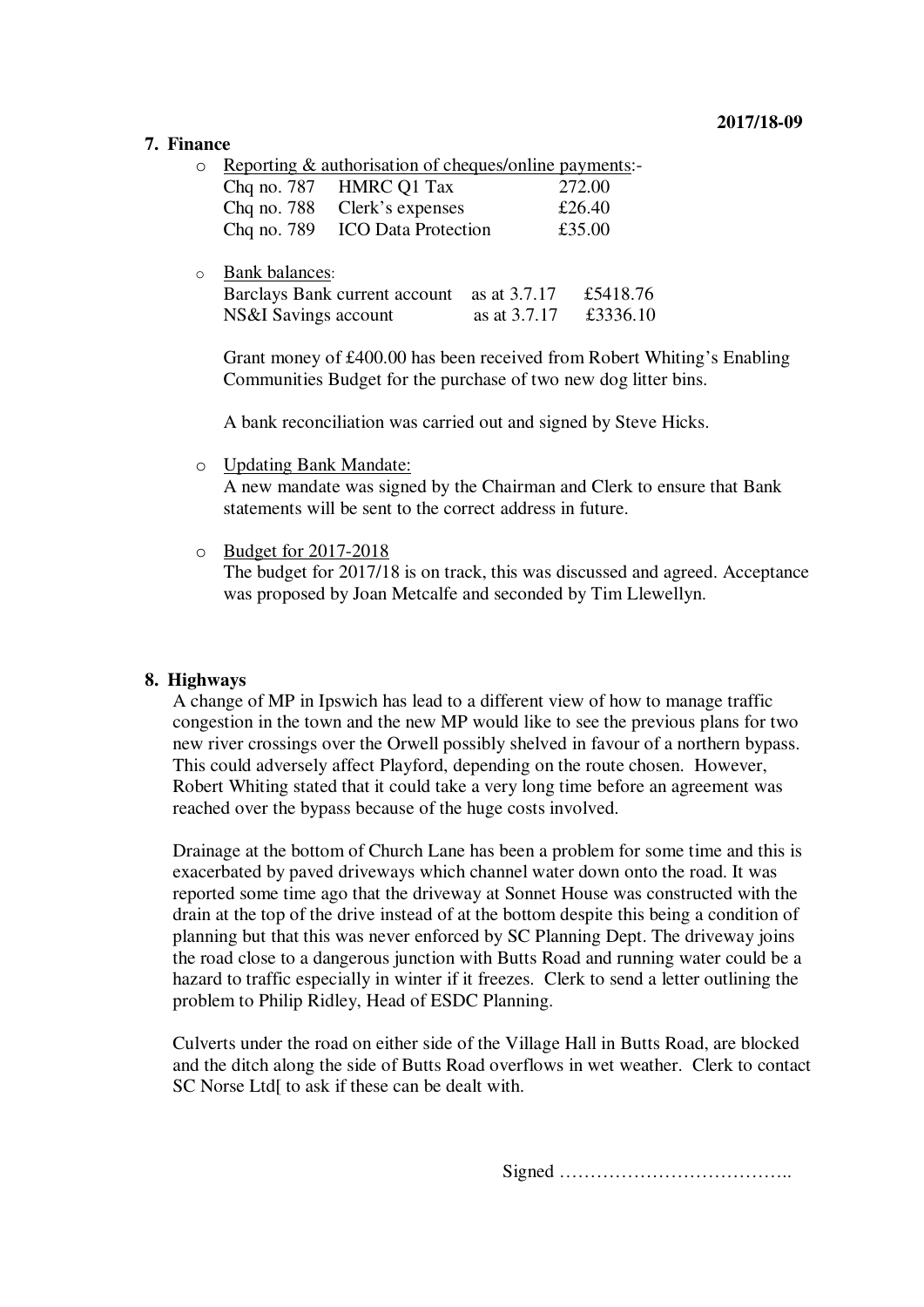### **9. EAOW cable route – update**

The local archaeological investigations along the cable route seem to have been completed and we have not been advised of any significant finds. Adrian Melrose reported that he had been recompensed for the damage caused by wide loaders to his wooden fence bordering onto Butts Road, during the course of delivering equipment to the depot in Playford. Ted Herrington learned at the Information Day on EAOW1 held at Grundisburgh Village Hall on  $21<sup>st</sup>$  June, amongst other things, that tanker drivers travelling at excessive speeds in the area had been apprehended. It appears that the passing places created along local routes for some of these large vehicles, would remain after the end of the project, despite original assurances that these would be removed after work had been completed.

Ted Herrington reported that noise from the compressor generating power for lights etc. at the Playford depot was constantly audible from his house and that diesel fumes were also in evidence when the wind was from the SW.

#### **10. Neighbourhood Plan - progress**

Keith Carson has offered to be chairman of Playford's Neighbourhood Plan committee. Tim Llewellyn spoke to Conor Crowther at the recent N/Plan discussion/workshop at Kesgrave and it appears that smaller villages are not getting enough support from District Planners but there are reasonable grants to be had for those who went ahead. Volunteers need to be recruited for the committee. The benefits to the parish need to be evaluated carefully before going any further and to pursue a somewhat scaled down version of the N/Plans produced by other local parishes as we will probably not have the resources for a complicated project. Adrian Melrose posed the question of whether we needed to complete a Housing Needs Survey?

Robert Whiting left the meeting at 8.20pm

#### **11. Updating Safeguarding Policy**

The current safeguarding policy was circulated to councillors in advance of the meeting. It was felt that little needed to be changed other than replacing the word "rigorous" with "reasonable" to describe the systems in place. Tim Llewellyn proposed the change and it was seconded by Joan Metcalfe. Clerk to update.

#### **12. Speedwatch Issues**

Nothing further has emerged from the proposal that two Speed Indicating Devices (SIDs) should be purchased from left-over funds from 12PT after it closed and that Playford would benefit from this. Clerk to approach Mel Bentley, clerk to Rushmere and also PCSO Mike Sarbutts for information and to ascertain who is in charge of the 12PT funds.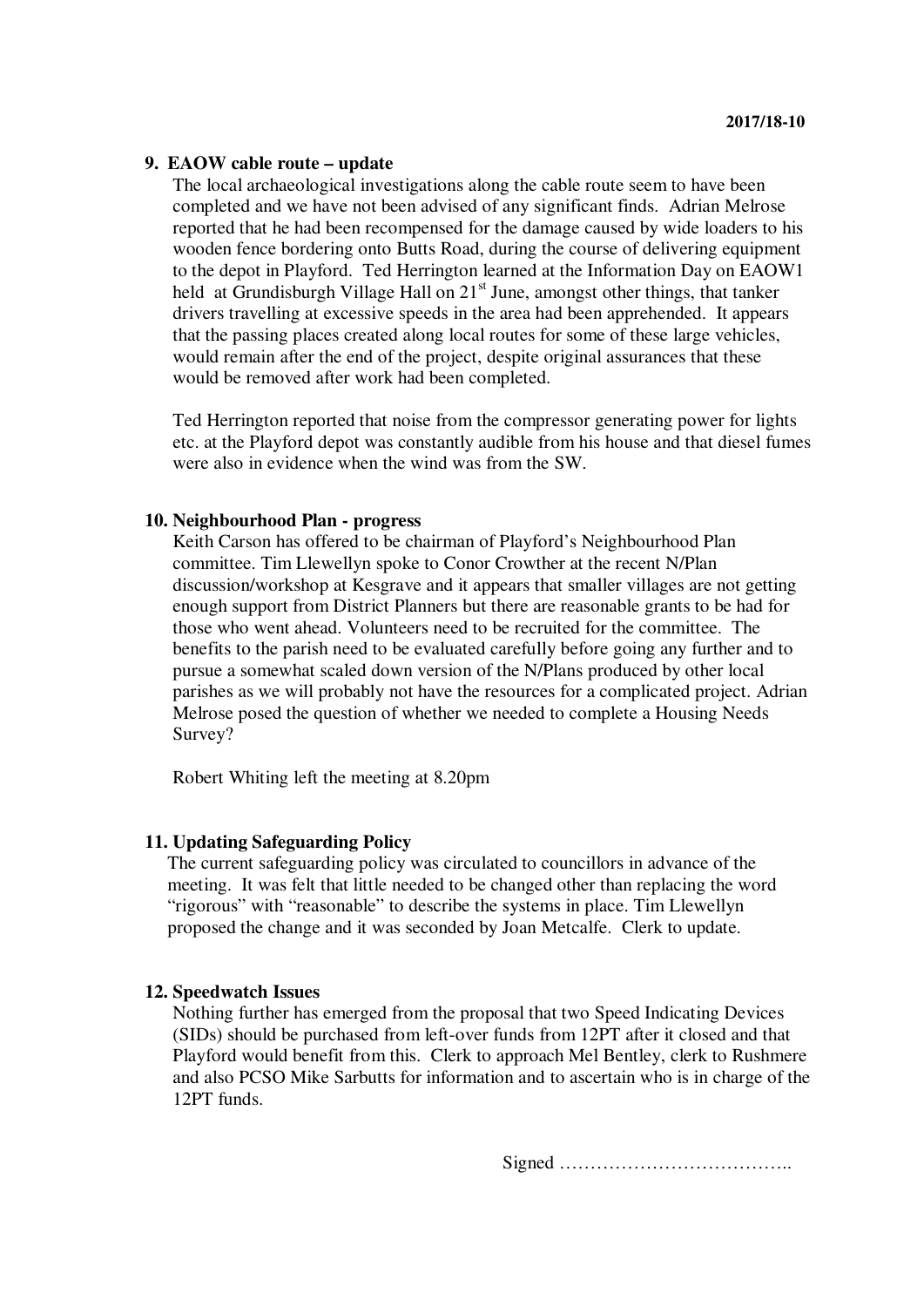### **13. Siting of new dog litter bins**

It was previously agreed that one 50 litre bin and one 25 litre bin should be purchased when funds had been received. The larger one will replace the bin at present sited at the entrance to the Village Hall and the new smaller one is to be sited at the entrance of the footpath in Hill Farm Road where it meets the highway. Clerk to contact SC Norse Ltd to place the order and to agree the siting of these.

# **14. Extending hedge trimming**

The hedge at the back of the Village Hall is the responsibility of the Village Hall Management Committee, however it was suggested that the PC's present contract with SC Norse Ltd could be extended to include trimming this with the rest of the perimeter hedge, if the Village Hall Management Committee agree. The motion was proposed by Adrian Melrose and seconded by Keith Carson.

#### **15. Plaque for Charles Lofts**

Joan Metcalfe proposed that this purchase, suggested at the previous meeting, was taken up and Tim Llewellyn seconded it. Joan will circulate the wording for the plaque to councillors for approval.

### **16. Recycling in the Community**

The clerk has ascertained sizes and conditions for siting these bins which will allow for the collection of used clothing and shoes. It was felt that the Metro size (1000mm x 1200mm, capacity 180kg) would be most appropriate and that this could be accommodated behind the present bottle bank in the Village Hall car park. Clerk to ascertain that the necessary vehicles for emptying this container would be able to gain access here.

#### **17. Co-opting a new Councillor**

An advertisement has been placed in the Fynn Lark News but no-one has enquired so far.

#### **18. Correspondence received:**

- a) NALC Legal Briefing LA03-17 re: Reform of data protection & introduction of the General Data Protection Regulation
- b) Ipswich Borough Council re: Ipswich Local Plan:
	- o Call for development sites
	- o Notice of Public Consultation on scope & content of a review of the Statement of Community Involvement & SPD's.
	- o Notice of Public Consultation on proposed changes to the Air Quality Management Areas of Ipswich.